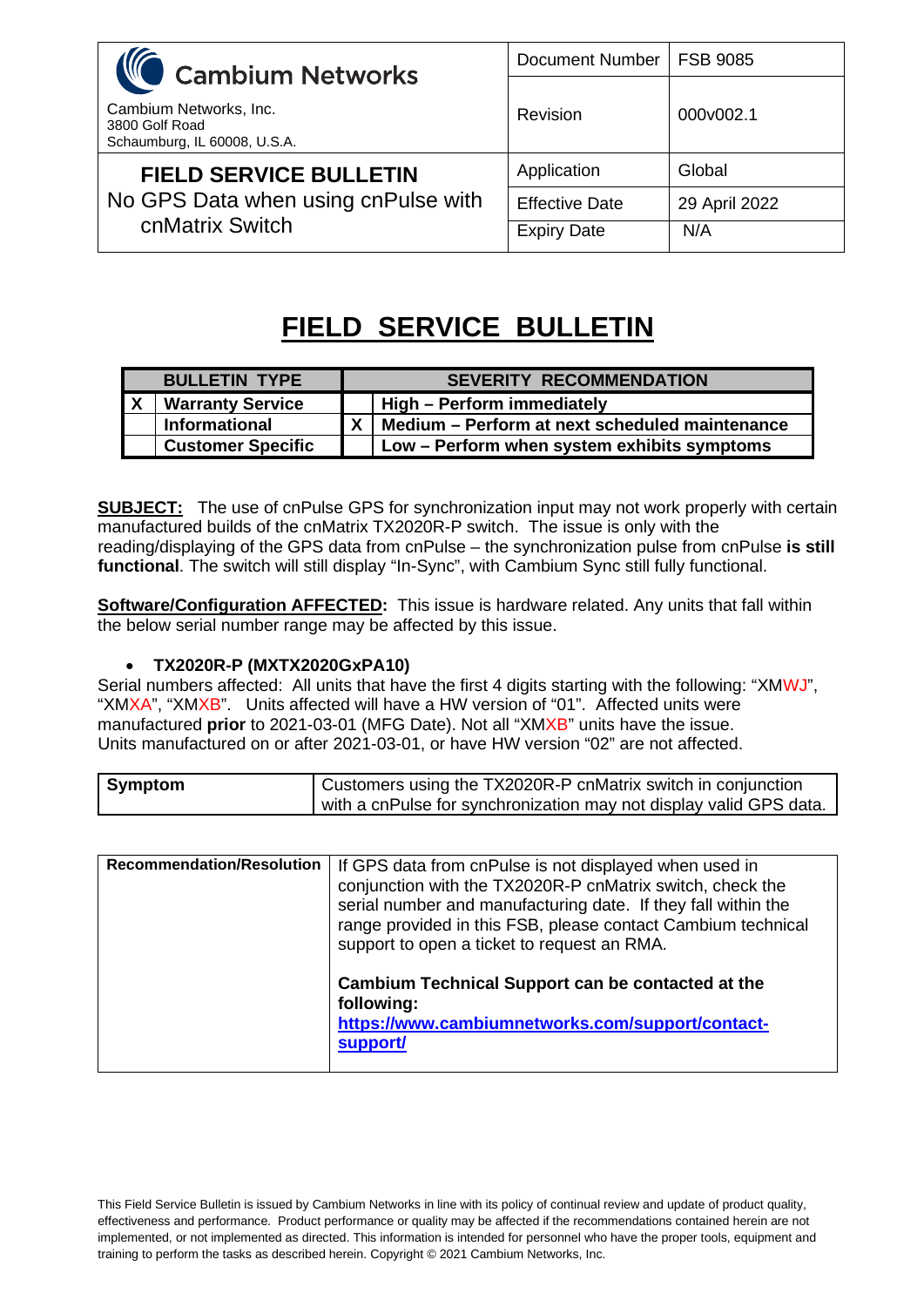| <b>WC</b> Cambium Networks                                                              | <b>Document Number</b> | <b>FSB 9085</b> |
|-----------------------------------------------------------------------------------------|------------------------|-----------------|
| Cambium Networks, Inc.<br>3800 Golf Road<br>Schaumburg, IL 60008, U.S.A.                | Revision               | 000v002.1       |
| <b>FIELD SERVICE BULLETIN</b><br>No GPS Data when using cnPulse with<br>cnMatrix Switch | Application            | Global          |
|                                                                                         | <b>Effective Date</b>  | 29 April 2022   |
|                                                                                         | <b>Expiry Date</b>     | N/A             |

**The manufacturing date, S/N, and Hardware Version can be found in several locations:**

#### **Label on the switch:**



#### **Label on the switch box:**

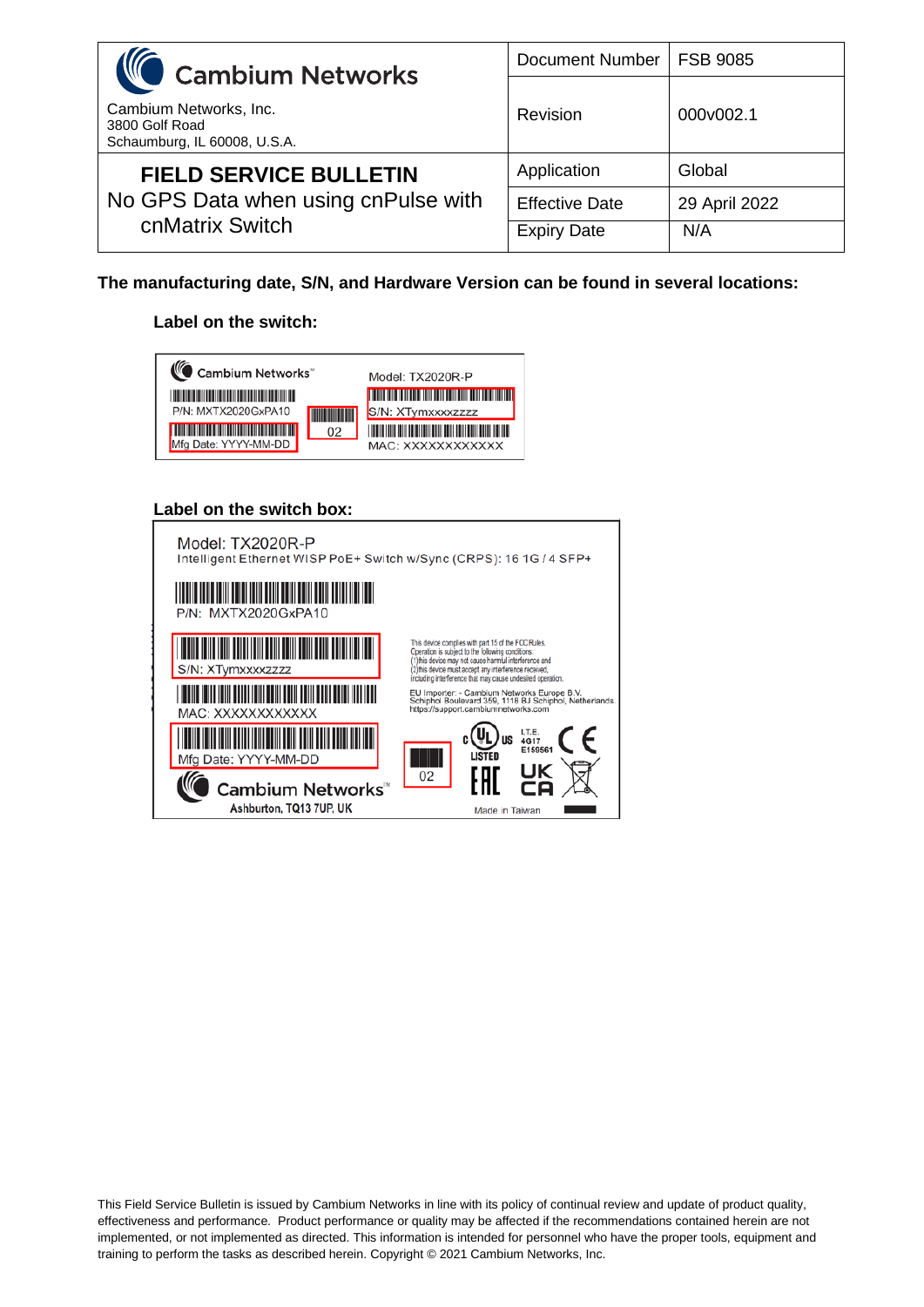| <b>WC</b> Cambium Networks                                               | <b>Document Number</b> | <b>FSB 9085</b> |
|--------------------------------------------------------------------------|------------------------|-----------------|
| Cambium Networks, Inc.<br>3800 Golf Road<br>Schaumburg, IL 60008, U.S.A. | Revision               | 000v002.1       |
| <b>FIELD SERVICE BULLETIN</b>                                            | Application            | Global          |
| No GPS Data when using cnPulse with<br>cnMatrix Switch                   | <b>Effective Date</b>  | 29 April 2022   |
|                                                                          | <b>Expiry Date</b>     | N/A             |

**Label on the carton (If the distributor doesn't unpack the individual switch boxes from the overpack carton).**

| Mfg Date: YYYY-MM-DD<br>02                                                              |
|-----------------------------------------------------------------------------------------|
| (13Q) PACKAGE COUNT: /                                                                  |
| Cambium Networks <sup>™</sup>                                                           |
| Model: TX2020R-P<br>Intelligent Ethernet WISP PoE+ Switch w/Sync (CRPS): 16 1G / 4 SFP+ |
| <b>MADE IN TAIWAN</b>                                                                   |

**If the system is already deployed, the MFG Date and HW Revision can be found via the CLI or from the GUI**

## **VIA CLI ("show system info" command)**

| TX2020RP-F9ACE0# end; show system info |                             |
|----------------------------------------|-----------------------------|
| Hardware Version                       | $: 01 \longrightarrow$      |
| Software Version                       | : 10.3.0.1                  |
| <b>Firmware Version</b>                | : Diag-1.04.07              |
| CNS Software Version                   | $: 4.3.0 - e5$              |
| PoE Firmware Version                   | $: 3.56 - 1011 - 1$         |
| <b>CPLD Firmware Version</b>           | B2                          |
| Model Name                             | : $TX2020R-P$               |
| <b>Base MAC Address</b>                | : 58:c1:7a:f9:ac:e0         |
| Switch MAC Address                     | : 58:c1:7a:f9:ac:e1         |
| Serial Number                          | : XMXBMLSHV26M              |
| Manufacture Date                       | $: 2021 - 02 - 01$          |
| System Contact                         | support.cambiumnetworks.com |
| System Name                            | TX2020RP-F9ACE0             |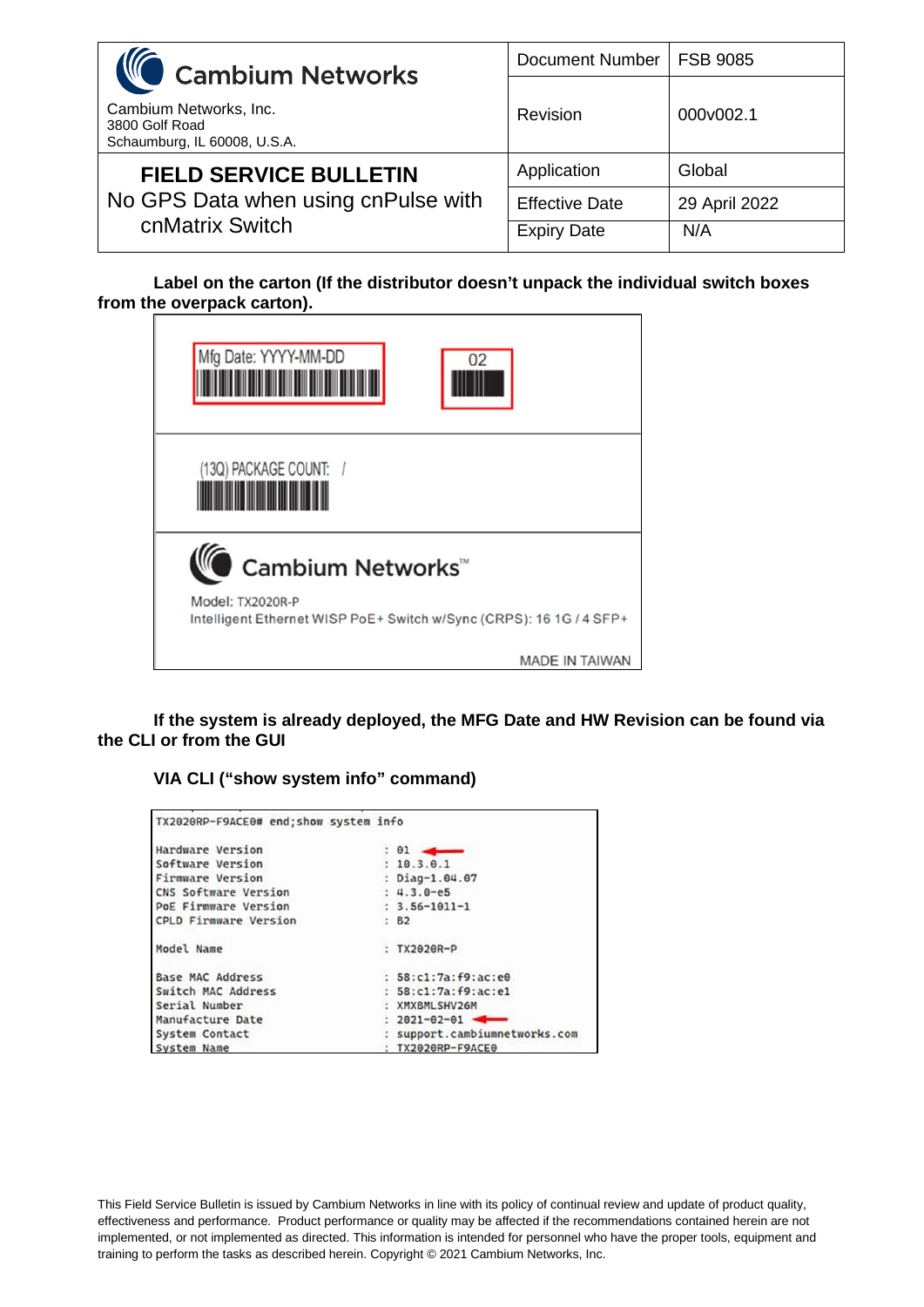| <b>IC</b> Cambium Networks                                                              | <b>Document Number</b> | <b>FSB 9085</b> |
|-----------------------------------------------------------------------------------------|------------------------|-----------------|
| Cambium Networks, Inc.<br>3800 Golf Road<br>Schaumburg, IL 60008, U.S.A.                | Revision               | 000v002.1       |
| <b>FIELD SERVICE BULLETIN</b><br>No GPS Data when using cnPulse with<br>cnMatrix Switch | Application            | Global          |
|                                                                                         | <b>Effective Date</b>  | 29 April 2022   |
|                                                                                         | <b>Expiry Date</b>     | N/A             |

# **VIA Web GUI**